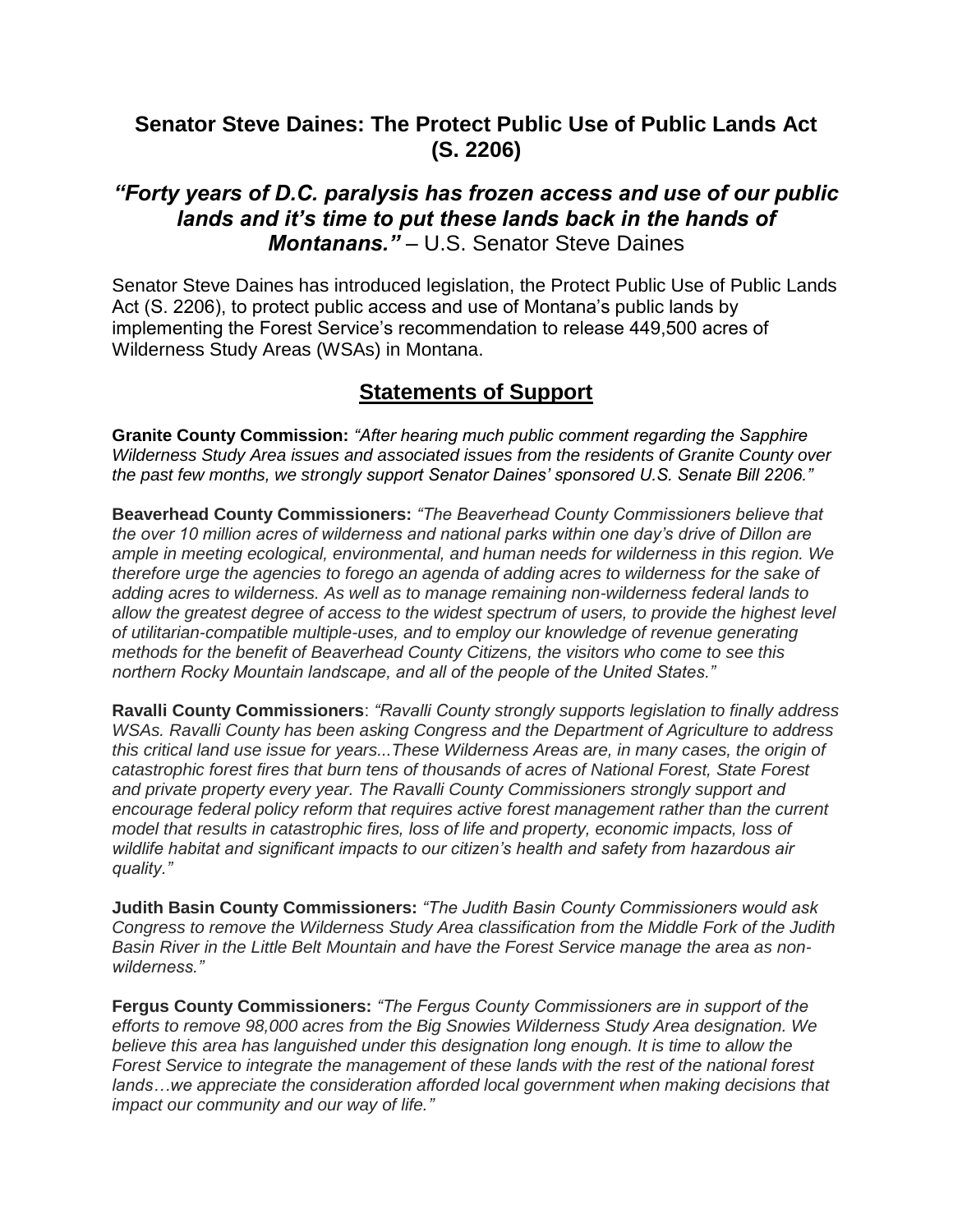**Russell Country Sportsmen's Association:** *"Russell Country Sportsmen's Association supports the legislation introduced by Senator Daines that would remove Wilderness Study Area designations in the Middle Fork of the Judith and the Big Snowies of the Helena-Lewis & Clark National Forest. The Forest Service study of these areas was completed over 40 years ago with the recommendation by the Forest Service that non-wilderness management be approved for both areas. The current WSA status of these areas is a roadblock to good forest management and public recreation. Removing these designations will restore public access to our public lands and multiple-use to our forest."*

**Montana Association of Counties Public Lands Committee Chairman, Greg Chilcott (Ravalli County Commissioner):** *"We urge Congress to take action on this long-overdue issue and release those lands determined through agency analysis as not suitable for wilderness designation. The studies have been done, the reports have been filed, and recommendations have gone unnoticed for years while a failure to act has crippled the Forest Service's ability to manage these public lands."*

**Austin Knudsen, Speaker of the Montana House of Representatives:** *"I'm glad that Senator Steve Daines heard the Legislature's call for action and has introduced legislation to review hundreds of thousands of acres of Wilderness Study Area designations in Montana. The Legislature recognizes the different uses of our public lands and the multiple benefits to the diverse communities they serve, and it's high time to ensure that lands currently designated as WSA unnecessarily are removed."*

**Mac Minard, Executive Director, Montana Outfitters and Guides Association:** *"MOGA strongly supports access for all user groups and sound management of our public lands. Ensuring these areas are removed from a management directive that is not compatible with what the Forest Service studies concluded nearly 40 years ago will allow a new process to determine future management of these areas."*

**Montana Trail Vehicle Riders Association:** *"Our organizations strongly support the Protect Public Use of Public Lands Act because all recreationists – including motorized, the disabled, the elderly, and more – should have the opportunity to engage in recreational activity on public land in areas that are deemed suitable for uses of their choice, through public processes, without the complication that Wilderness Study Areas present to land managers and the public at large. This act provides an opportunity for more public dialog about the use of these public lands and will allow everyone in the public to participate in the planning processes to determine which uses are suitable for a particular landscape."*

**Bitterroot Backcountry Cyclists***: "The BBC supports Senator Daines bill (S. 2206) to release those WSAs, such as Sapphire and Blue Joint, that did not receive wilderness recommendation and have local support for this action."*

**Montana Sportsmen for Fish and Wildlife:** *"Montana Sportsmen for Fish and Wildlife's primary mission is to preserve hunting, trapping, and fishing rights while protecting Montana's rural heritage. Therefore S. 2206 is the perfect public policy change that is central to our purpose and fortifies access for sportsmen. This legislation brings much needed closure to an issue that should have been decided decades ago, and most importantly allows people with limited capabilities and assets to access our public lands."*